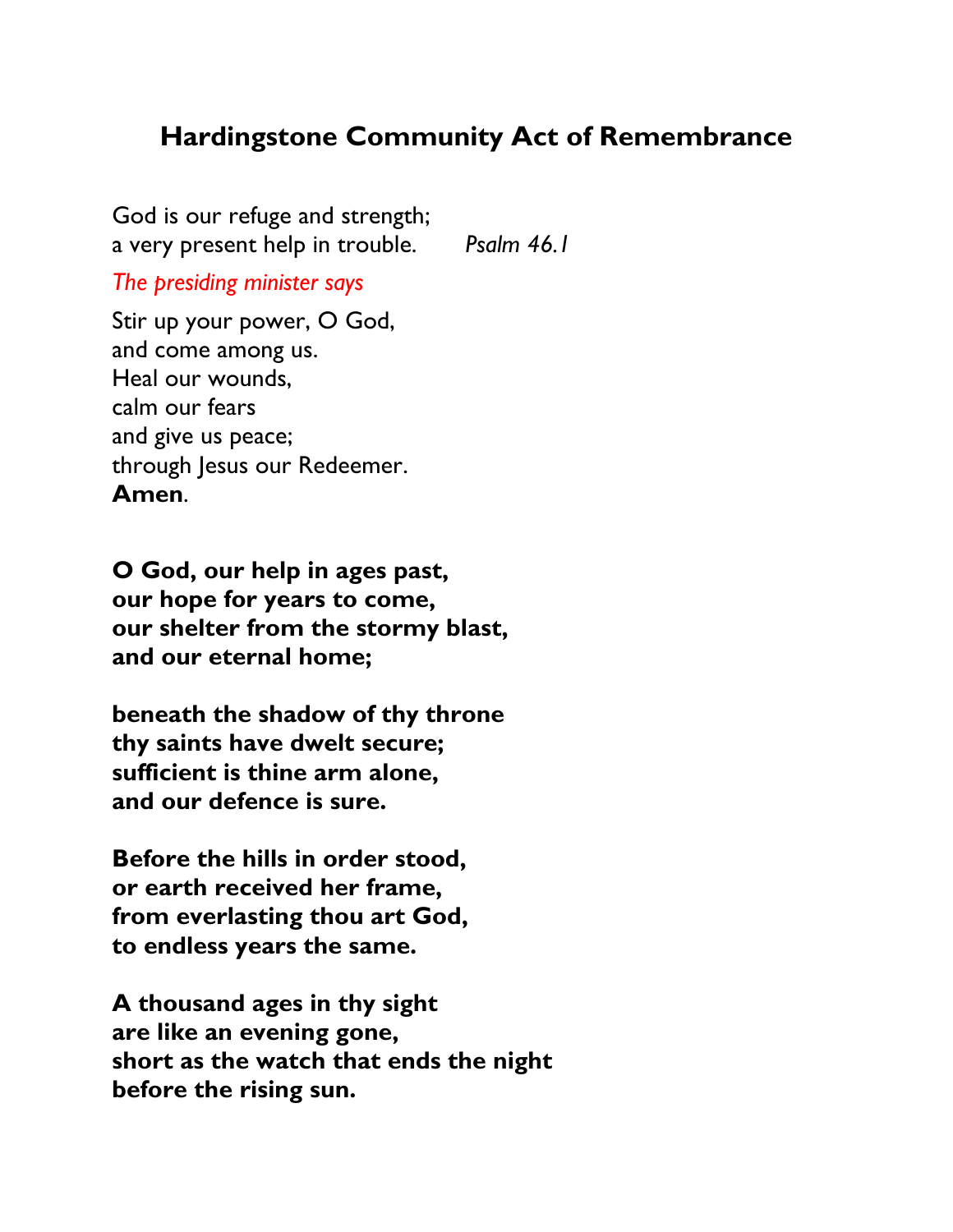**Time, like an ever-rolling stream, bears all its sons away; they fly forgotten, as a dream dies at the opening day.**

**O God, our help in ages past, our hope for years to come, be thou our guard while troubles last, and our eternal home.**

#### *The presiding minister says*

Let us remember before God, and commend to his sure keeping: those who have died for their country in conflict; those whom we knew, and whose memory we treasure; and all who have lived and died in the service of humanity.

### *The names of the fallen are read.*

### *A second (older) voice continues*

They shall grow not old as we that are left grow old: Age shall not weary them, nor the years condemn.

### *A third (younger) voice concludes*

At the going down of the sun and in the morning We will remember them.

### *All* **We will remember them.**

*The Standards are dipped The Last Post. The Silence. The Reveille. The Standards are raised The Laying of Wreathes and Poppy Crosses.*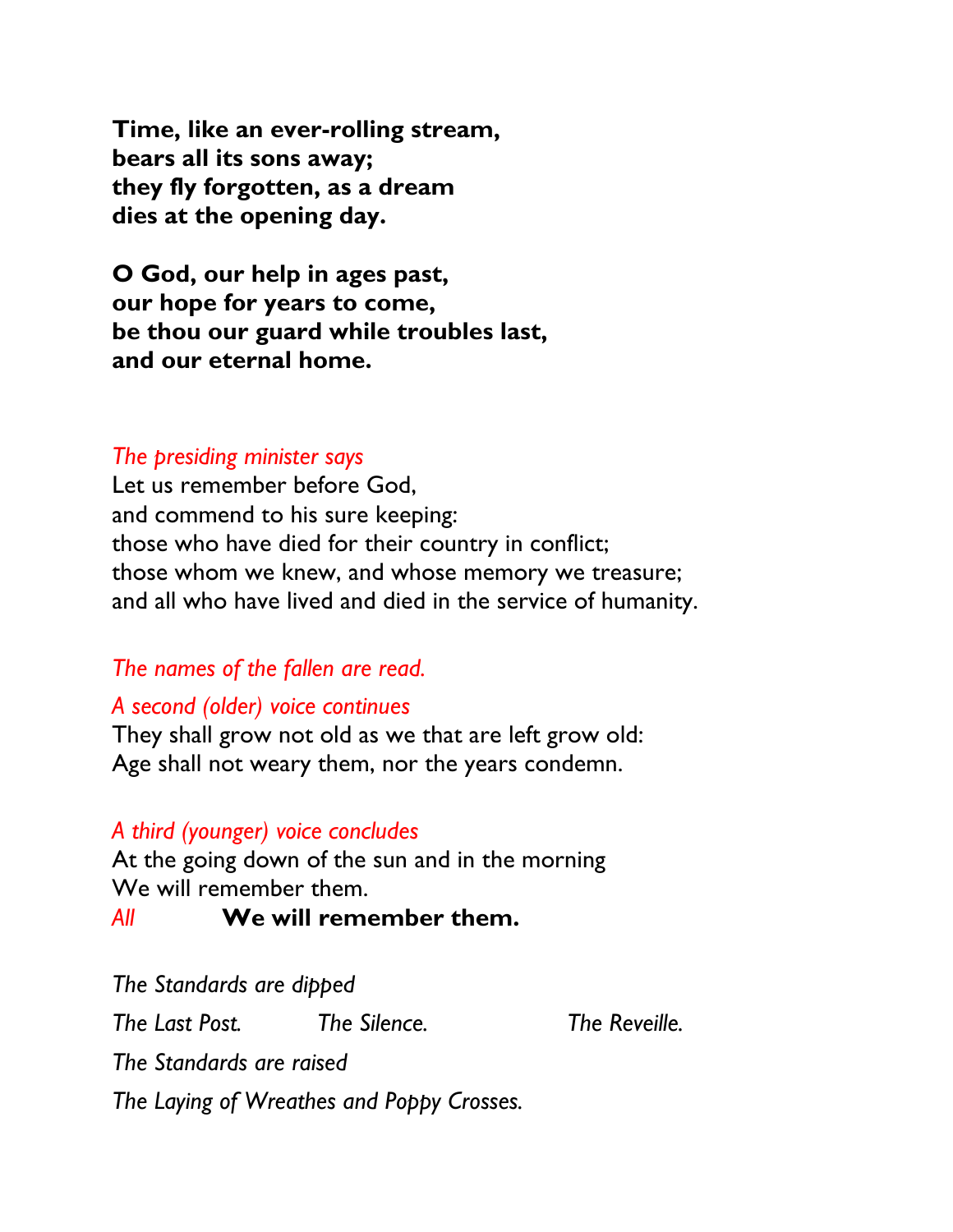**Abide with me; fast falls the eventide: the darkness deepens; Lord, with me abide: when other helpers fail, and comforts flee, help of the helpless, O abide with me.**

**Swift to its close ebbs out life's little day; earth's joys grow dim, its glories pass away; change and decay in all around I see; O thou who changest not, abide with me.**

**I need thy presence every passing hour; what but thy grace can foil the tempter's power? Who like thyself my guide and stay can be? Through cloud and sunshine, Lord, abide with me.**

**I fear no foe, with thee at hand to bless; ills have no weight, and tears no bitterness. Where is death's sting? Where, grave, thy victory? I triumph still, if thou abide with me.**

**Hold thou thy cross before my closing eyes; shine through the gloom, and point me to the skies: heaven's morning breaks, and earth's vain shadows flee; in life, in death, O Lord, abide with me.**

# **Kohima Epitaph**

When you go home tell them of us and say, for your tomorrow we gave our today.

# **Commemoration**

Remember, Lord, your people, who cry to you in their grief. Remember the fallen in battle, and the innocents who have died. Remember your power to heal and save.